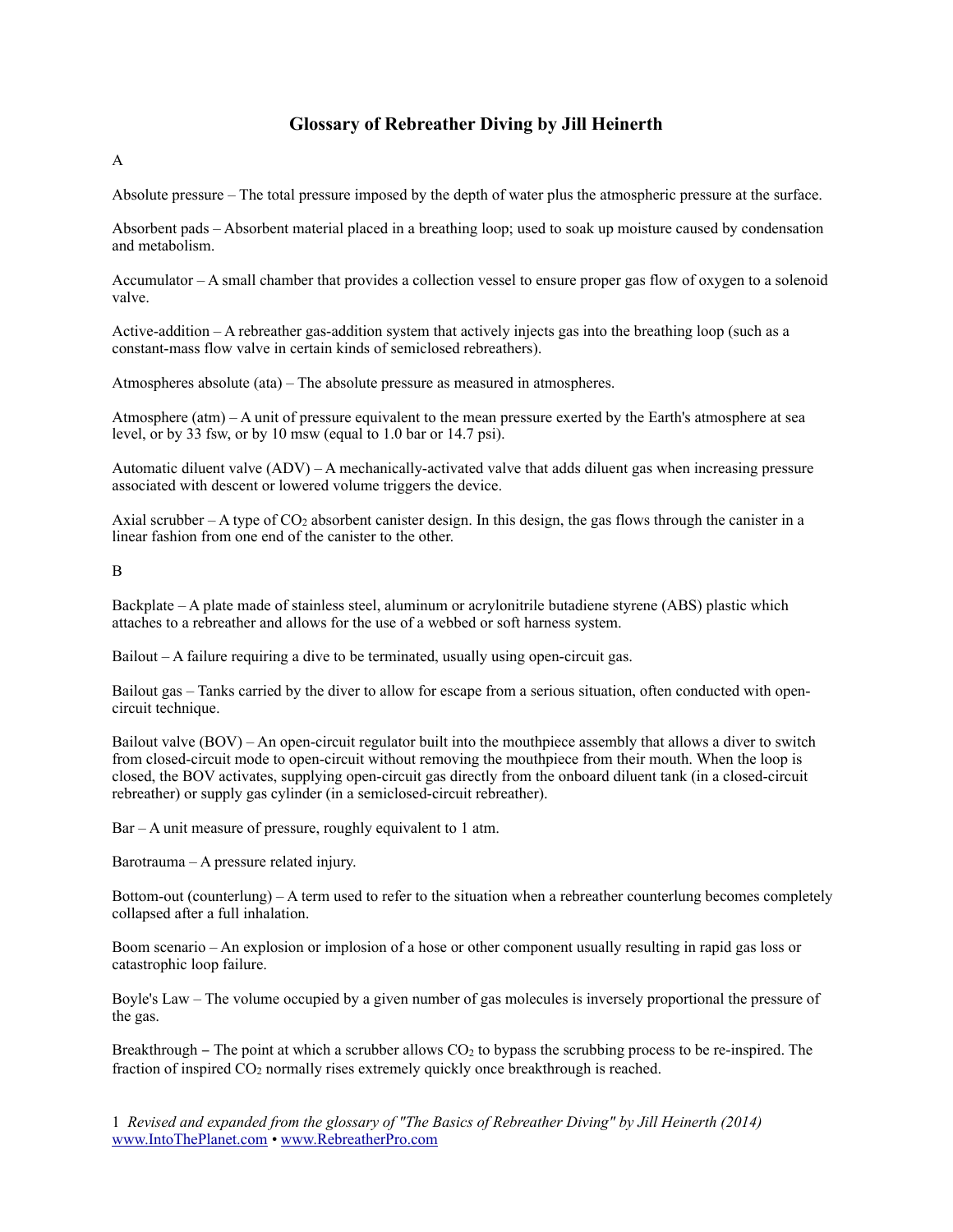Breathing hose – Large bore hoses in a rebreather breathing loop, through which the breathing gas travels.

Breathing loop – The portion of a rebreather through which gas circulates, usually consisting of a mouthpiece, breathing hose(s), counterlungs, non-return valves and a  $CO<sub>2</sub>$  absorbent canister.

Buddy lights – Warning lights that indicates system status including life-threatening oxygen levels; usually monitored by the buddy diver.

Buoyancy control device (BCD) – An inflatable bladder which allows a diver to precisely adjust buoyancy.

C

Calibration gas – A gas of a known composition used to calibrate gas sensors, particularly  $PO_2$  and  $PCO_2$  sensors.

Carbon dioxide  $(CO<sub>2</sub>)$  – Waste gas generated by the process of metabolism and exhaled by the diver into the breathing loop.

Carbon dioxide retention – Condition in which arterial CO<sub>2</sub> is seen to increase in divers due to insufficient ventilation, excessive dead space in the breathing loop, or ineffective  $CO<sub>2</sub>$  scrubber filtration.

Catastrophic loop failure – A complete failure of the breathing loop of a rebreather such that it cannot be recovered in closed-circuit mode; usually occurring from a ripping or tearing and subsequent flooding of a unit or a carbon dioxide emergency.

Central nervous system (CNS) – The human brain, spinal cord, and associated major neurological pathways that are critical for basic life-support processes, muscular and sensory systems.

Central nervous system oxygen toxicity − A serious form of oxygen toxicity, usually caused by exposure to breathing mixtures with an oxygen partial pressure in excess of 1.6 ata. Symptoms may include visual disturbances, hearing anomalies, nausea, twitching, dizziness and severe convulsions.

Chain of custody − Refers to the chronological documentation that captures the seizure, custody, control, transfer, analysis, and disposition of physical or electronic evidence, typically for legal purposes.

Channeling (of scrubber canister) − Condition in which improper packing or excessive settling forms channels that allow some  $CO<sub>2</sub>$  to pass through the scrubber without being absorbed.

Check valve – A one-way, non-return valve that directs gas to move in only one direction through the breathing loop.

Closed-circuit rebreather (CCR) – A type of rebreather that usually includes some form of oxygen control system and generally only vents gas upon ascent.

CO2 absorbent – A material that chemically binds with CO2 molecules (Sodasorb, Drägersorb®, lithium hydroxide, Sofnolime®, Micropore ExtendAir, etc.).

 $CO<sub>2</sub>$  absorbent canister – A canister in the breathing loop containing  $CO<sub>2</sub>$  absorbent.

Condensation – Water that forms when water vapor cools and forms liquid droplets. In a rebreather, heat conduction through the breathing hoses and other components of the breathing loop lead to condensation. This process may be exacerbated by materials with greater heat conductivity and lessened with insulation of the breathing loop components.

Conduction (thermal) – Heat flow between objects in physical contact; the inverse of insulation.

Constant mass flow valve – A type of valve that allows a constant mass of gas molecules to flow at a fixed rate.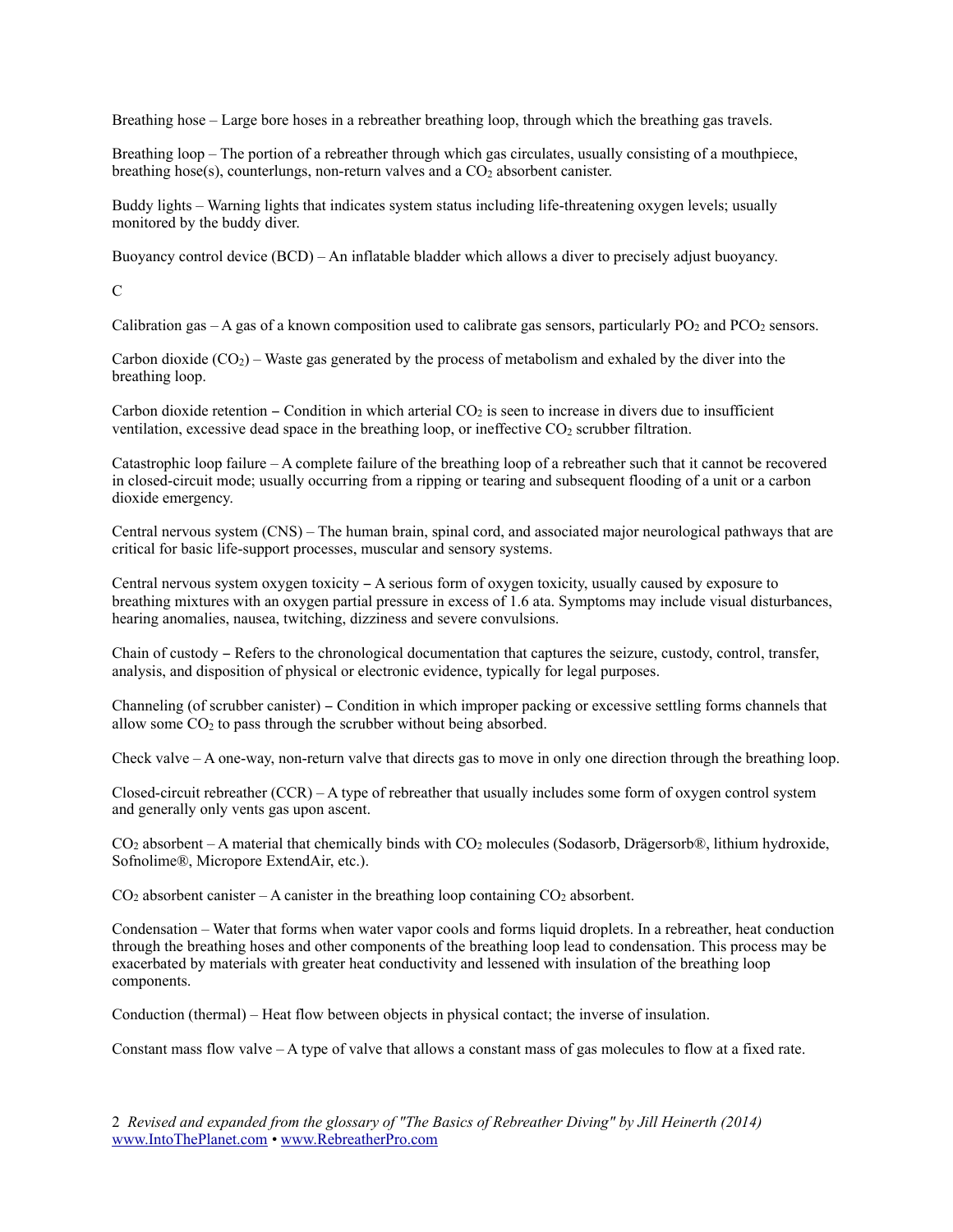Constant volume flow − A type of valve that delivers a constant volume, independent of ambient pressure, thus a flexible number of gas molecules.

Convection (thermal) – Heat flow through circulating currents in liquid or gas environment.

Counterlung – A collapsible bag connected to a rebreather breathing loop, which expands as a diver exhales and collapses as a diver inhales.

Cubic feet  $(ft^3)$  – A unit measure of volume, defined as the space occupied by a cube one foot on each side; 1  $ft^3$  = 28.3 L.

Current limited (oxygen sensor) − A condition in which a change in the load applied to a sensor is not met with a change in the current supplied by the sensor.

# D

Dalton's law (of partial pressures) − States that the total pressure exerted by the mixture of gases is equal to the sum of the partial pressures of individual gases.

dcCCR – Diver-controlled closed-circuit rebreather. A manually operated rebreather which requires the diver to monitor oxygen levels and manually inject oxygen as needed to maintain an appropriate setpoint. Also known as a manual CCR (mCCR).

Decompression dive – Any dive that requires staged stops during ascent (determined by the decompression algorithm used).

Decompression model/algorithm − Mathematical algorithm used to compute decompression procedures. A variety of computational models and derivatives are available in tabular or dive computer form.

Decompression illness (DCI) – Injury that includes arterial gas embolism (AGE) and decompression sickness (DCS).

Decompression sickness (DCS) – Injury seen especially in divers, caused by the formation of inert gas bubbles in the blood and tissues following a sudden drop in the surrounding pressure, as when ascending rapidly from a dive, and characterized by severe pains in the joints, skin irritation, paralysis, and other symptoms.

Demand regulator – A valve that delivers gas from a pressurized source at or near ambient atmospheric pressure when the diver inhales.

Diffusion – The process in which molecules move from a region of high concentration to a region of low concentration.

Diluent – A cylinder in a closed-circuit rebreather that contains a supply of gas which is used to make up the substantial volume within the breathing loop; a mixture capable of diluting pure oxygen.

Diluent purge valve/diluent addition valve – A manual valve used to add diluent gas to a breathing loop, usually through the counterlung or a gas block assembly.

Display integrated vibrating alarm (DIVA) – A light-emitting diode (LED) heads-up display module mounted close to the diver's mask, offering information about various states of the rebreather such as PO<sub>2</sub>; this style includes a vibrating warning alarm when oxygen levels are unsafe.

Downstream – A relative direction with respect to the flow of gas through the breathing loop of a rebreather; the direction of travel of the diver's exhaled gas.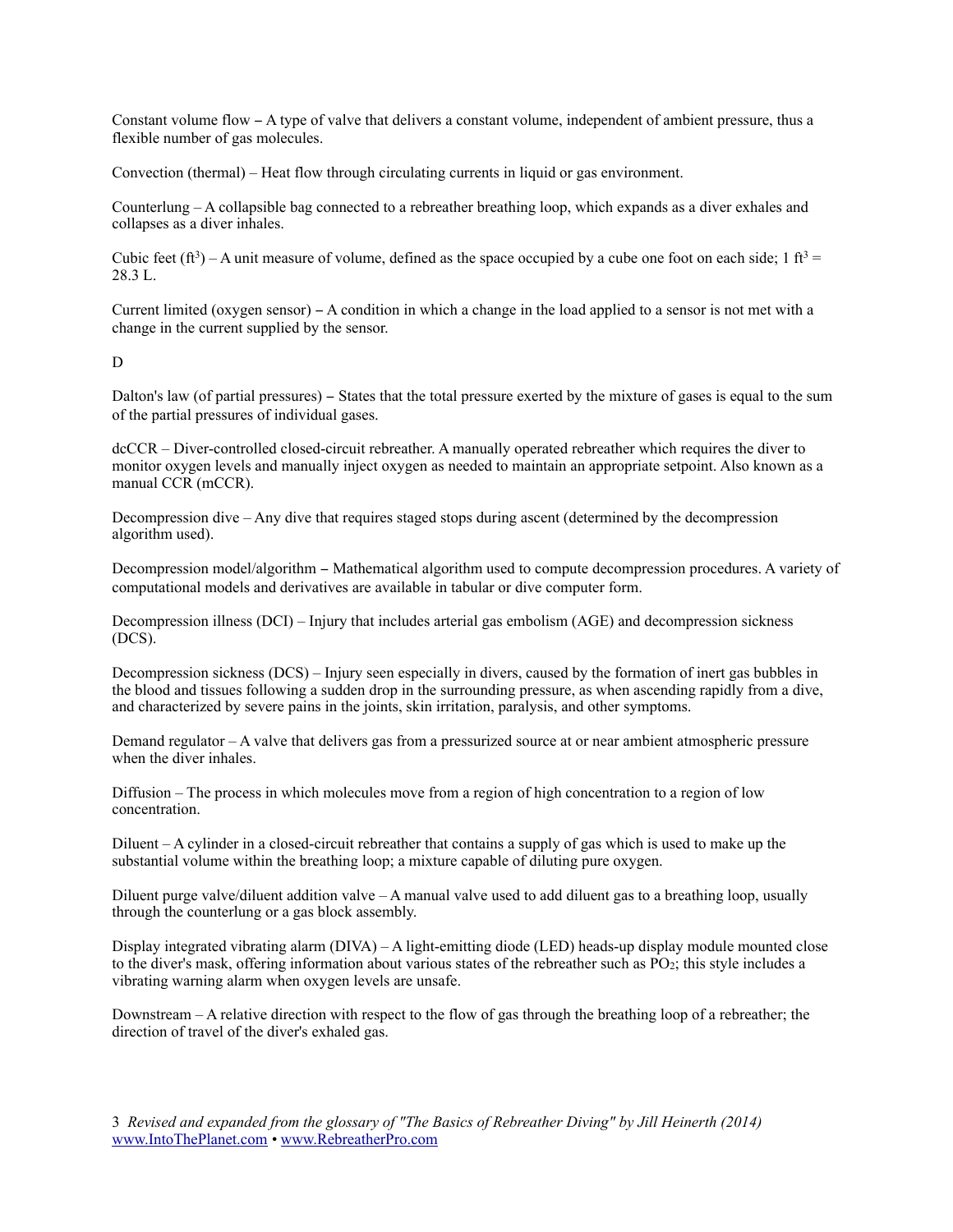Downstream check-valve – A one-way, non-return valve that directs exhaled gas to flow in one direction only, for a rebreather. This would typically be the mushroom-type valves that prevent subsequent re-inhalation of used gas and directs exhaled gas towards the  $CO<sub>2</sub>$  scrubber canister.

Dynamic setpoint – Also referred to as a floating setpoint, it is a setpoint that changes to optimize gas use, no stop time and other consumables and dive variables. The floating setpoint can be determined by an electronic system or modified manually by a diver using a mCCR.

E

Equivalent air depth (EAD) – A formula used to help approximate the decompression requirements of nitrox. The depth is expressed relative to the partial pressure of nitrogen in a normal breathing air.

eCCR – An electronically controlled closed-circuit rebreather in which an electronics package is used to monitor oxygen levels, add oxygen as needed and warn the diver of developing problems through a series of audible, visual and/or tactile alarm systems.

Elastic load – A load on the respiratory muscles originating from the rebreather and/or diving suit. Materials in the suit and rebreathing bag may restrict breathing. As the diver breathes, the volume of rebreathing bag(s) changes making the depth of the bag(s) change. This depth change means a change in pressure. Since the pressure change varies with bag volume it is, by definition, an elastic load.

Electronically-monitored mSCR – A mechanical SCR with electronic monitoring. Electronics are used to inform the diver of PO<sub>2</sub> as well as provide warnings and status updates, however the gas control is manually controlled by the diver.

Endurance (of scrubber) – The time for which a  $CO<sub>2</sub>$  scrubber operates effectively. The duration varies with individual size, work rate, scrubbing material, depth, and ambient temperature.

Equivalent narcotic depth (END) – A formula used as a way of estimating the narcotic effect of a breathing mixture such as heliox or trimix.

 $eSCR - An electronic semiclosed-circuit rebreather where an electronics package monitors the PO<sub>2</sub> and adds gas to$ maintain a floating setpoint that optimizes gas use and compensates for changing levels of diver exertion.

Enriched air nitrox (EAN) – A gas mixture consisting of nitrogen and oxygen; with more than 21% oxygen.

Evaporation (thermal) – The heat energy expended to convert liquid water to gaseous state. Evaporative heat loss results from humidifying inspired gases and the evaporation of sweat on the skin.

Exhalation counterlung – The counterlung downstream of the diver's mouthpiece.

F

Failure mode, effect, and criticality analysis (FMECA) − Summarizes the study of all components that could fail, and identifies the type of failure, the probability, and severity as well as possible causes of the failure and mitigation and emergency procedures.

ffw – Water depth as measured in feet of freshwater.

Floating setpoint (dynamic setpoint) − A setpoint that changes to optimize gas use, no stop time and other consumables and dive variables. The floating setpoint can be determined by an electronic system or modified manually by a diver using a mCCR.

Flush (as in flushing the loop) – Replacing the gas within the breathing loop by injecting gas and venting bubbles around the edge of the mouthpiece or through a vent valve.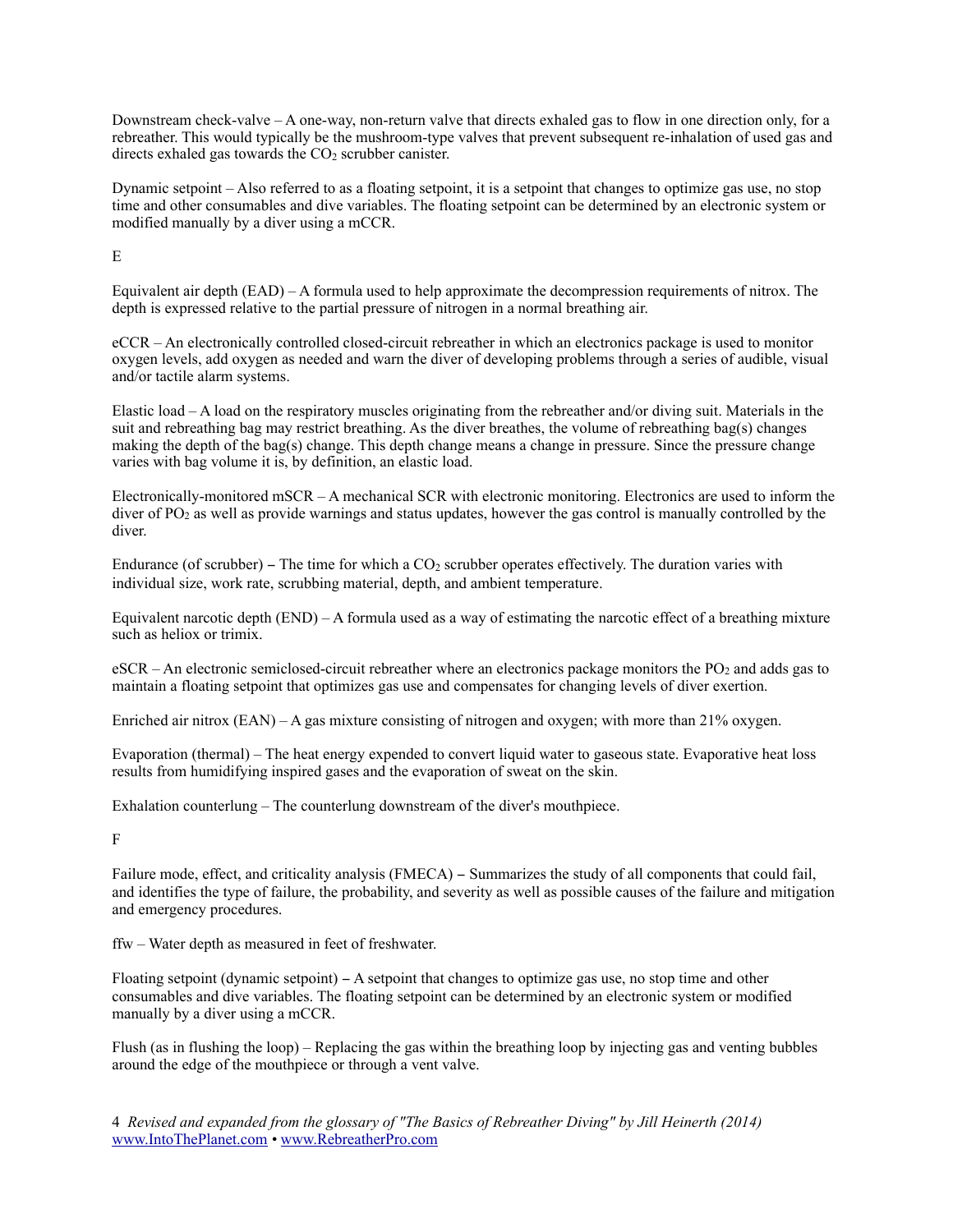FHe – The fraction of helium in a gas mixture.

 $FN<sub>2</sub> - The fraction of nitrogen in a gas mixture.$ 

 $FO<sub>2</sub>$  – The fraction of oxygen in a gas mixture.

Fraction of gas – The percent of a particular gas in a gas mix.

Fraction of inspired gas – The fraction of gas actually inspired by the diver.

Fraction of inspired oxygen  $(F_1O_2)$  – The fraction of oxygen inspired by the diver. In SCR operation, this figure is calculated using a formula that takes into account the diver's workload.

fsw – Water depth as measured in feet of seawater.

Full face mask − Mask system that encompasses the entire face, in contrast with a typical regulator held in the mouth alone.

G

Galvanic fuel cell sensor − An electrochemical transducer which generates a current signal output that is both proportional and linear to the partial pressure of oxygen in the sample gas. Oxygen diffuses through a sensing membrane and reaches the cathode where it is reduced by electrons furnished by simultaneous oxidation of the anode.

Gas narcosis – A form of mental incapacity experienced by people while breathing an elevated partial pressure of a gas.

H

Harness – The straps and/or soft pack that secures the rebreather to the diver.

Heads-up display (HUD) – A light-emitting diode (LED) display module mounted close to the diver's mask offering information about various conditions within rebreathers, such as  $PO<sub>2</sub>$ .

Heat exchange – Divers experience four primary avenues of heat exchange important in the diving environment radiation, conduction, evaporation and convection.

Heliox – A binary gas mixture consisting of helium and oxygen.

Helium (He) – An inert gas used as a component of breathing gas mixtures for deep dives because of its very low density and lack of narcotic potency.

Henry's law – The amount of gas that will dissolve in a liquid is proportional to the partial pressure of the gas over the liquid.

Hydrophobic membrane – A special membrane that allows gas to flow through it, but serves as a barrier to water.

Hydrostatic imbalance – See static lung load.

Hyperbaric chamber – A rigid pressure vessel used in hyperbaric medicine. Such chambers can be run at absolute pressures up to six atmospheres (more for some research chambers) and may be used to treat divers suffering from decompression illness.

Hyperbaric medicine – Also known as hyperbaric oxygen therapy, is the medical use of oxygen at a higher than atmospheric pressure.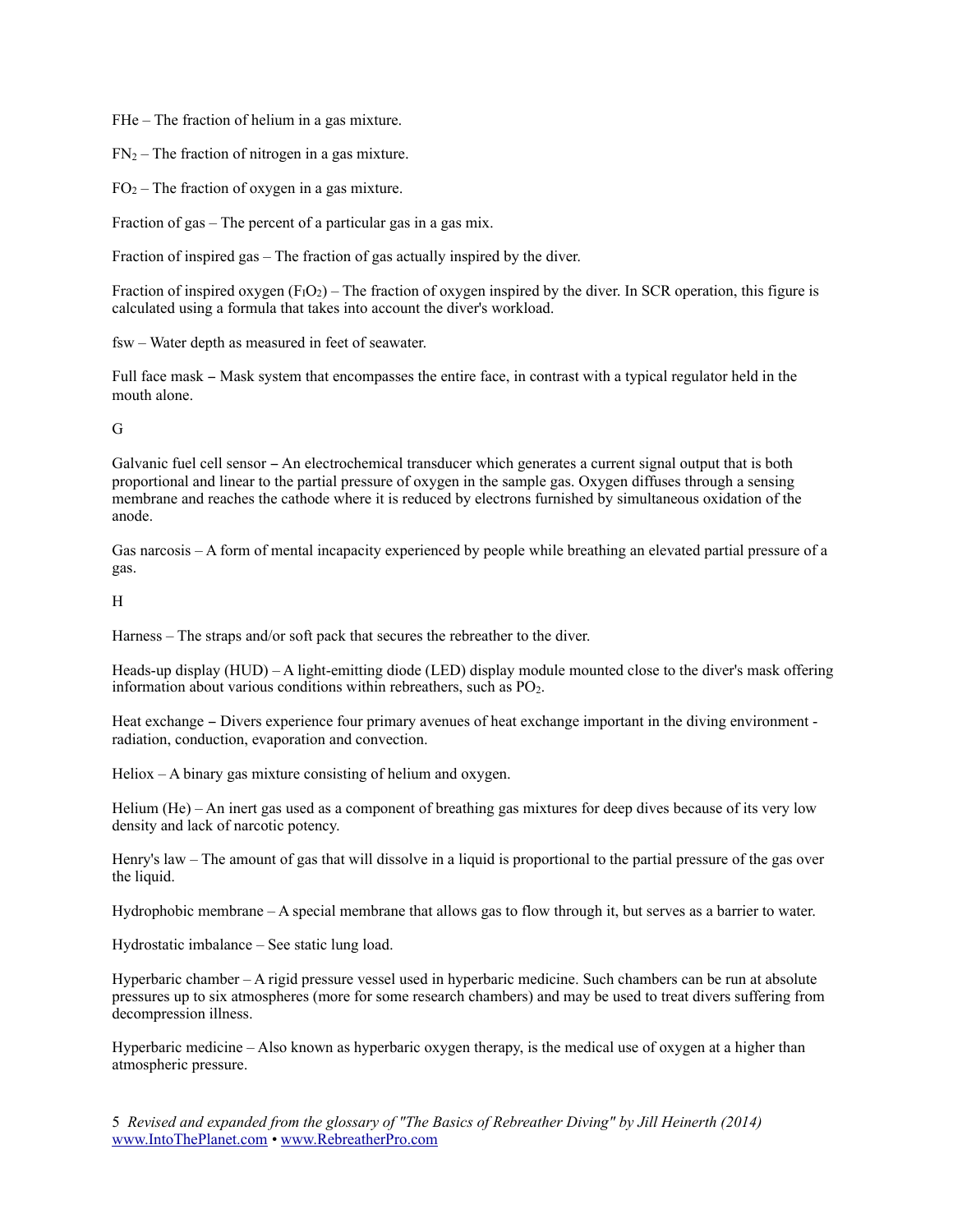Hypercapnia/Hypercarbia – Elevated levels of  $CO<sub>2</sub>$  in the body due to inadequate breathing, generally induced by elevated respiratory loads and/or inspired CO<sub>2</sub>. The level of CO<sub>2</sub> maintained varies from person to person (e.g., CO<sub>2</sub>) retainers maintain relatively high levels). Effects of hypercapnia may include shortness of breath, headaches, migraines, confusion, impaired judgment, augmented narcosis, panic attacks, and loss of consciousness. Dangerous levels can be reached while the diver remains unaware. Recovery may take many minutes under optimal conditions.

Hyperoxia – A concentration of oxygen in the breathing mixture that is not tolerated by the human body, generally occurring when the inspired PO<sub>2</sub> rises above about 1.6 ata. Symptoms include visual and auditory disturbances, nausea, irritability, twitching, and dizziness; hyperoxia may result in convulsions and drowning without warning.

Hyperoxic linearity – The condition that a PO<sub>2</sub> sensor is linear at partial pressures of oxygen above the highest calibration point.

Hypothermia – Condition of low body temperature, defined by a core temperature falling below 35ºC (95ºF), substantially below the normal core temperature range of 36.5-37.5°C (97.7-99.5°F). Reaching a state of frank hypothermia is very unlikely in normal operational diving.

Hypoxia – A concentration of oxygen in the breathing mixture that is insufficient to support human life, generally occurring when the inspired PO2 drops below about 0.16 ata.

# I

Inhalation counterlung – The counterlung upstream from the diver's mouthpiece block.

Insulation (thermal) – The resistance in heat flow between objects in physical contact; the inverse of conduction. The standard unit of insulation is the 'clo,' with 1.0 clo (1 clo =  $0.18^{\circ}$ C·m<sup>2</sup>·h·kcal<sup>-1</sup> =  $0.155^{\circ}$ C·m<sup>2</sup>·W<sup>-1</sup> =  $5.55$ kcal·m<sup>2</sup>·h<sup>-1</sup>).

Integrated open-circuit regulator – A second-stage, open-circuit regulator which is built-in to a mouthpiece block; also known as a bailout valve (BOV).

 $\mathbf{L}$ 

Layering (thermal protection) – Base layer (hydrophobic) to wick water away from the skin and reduce conductive heat flow; mid-layer with high insulation value to reduce conductive heat flow; shell layer barrier to reduce convective heat flow.

Liquid crystal display (LCD) − An energy efficient display that relies on the light modulating properties of liquid crystals.

Light-emitting diode (LED) − A small, low power light source used for warning lights on rebreathers.

Lithium hydroxide (LiOH) – A type of  $CO<sub>2</sub>$  absorbent material.

Loop vent valve – The adjustable overpressure-relief valve attached to the bottom of the exhalation counterlung, which allows excess gas and accumulated water in the breathing loop to be vented. Also known as an OPV.

### M

Manual bypass valve – A valve on a rebreather that allows the diver to manually inject gas into the breathing loop.

Manual diluent addition valve – The valve on a rebreather that allows diluent gas to be manually injected into the breathing loop.

Manual oxygen addition valve – The valve on a rebreather that allows oxygen to be manually injected into the breathing loop.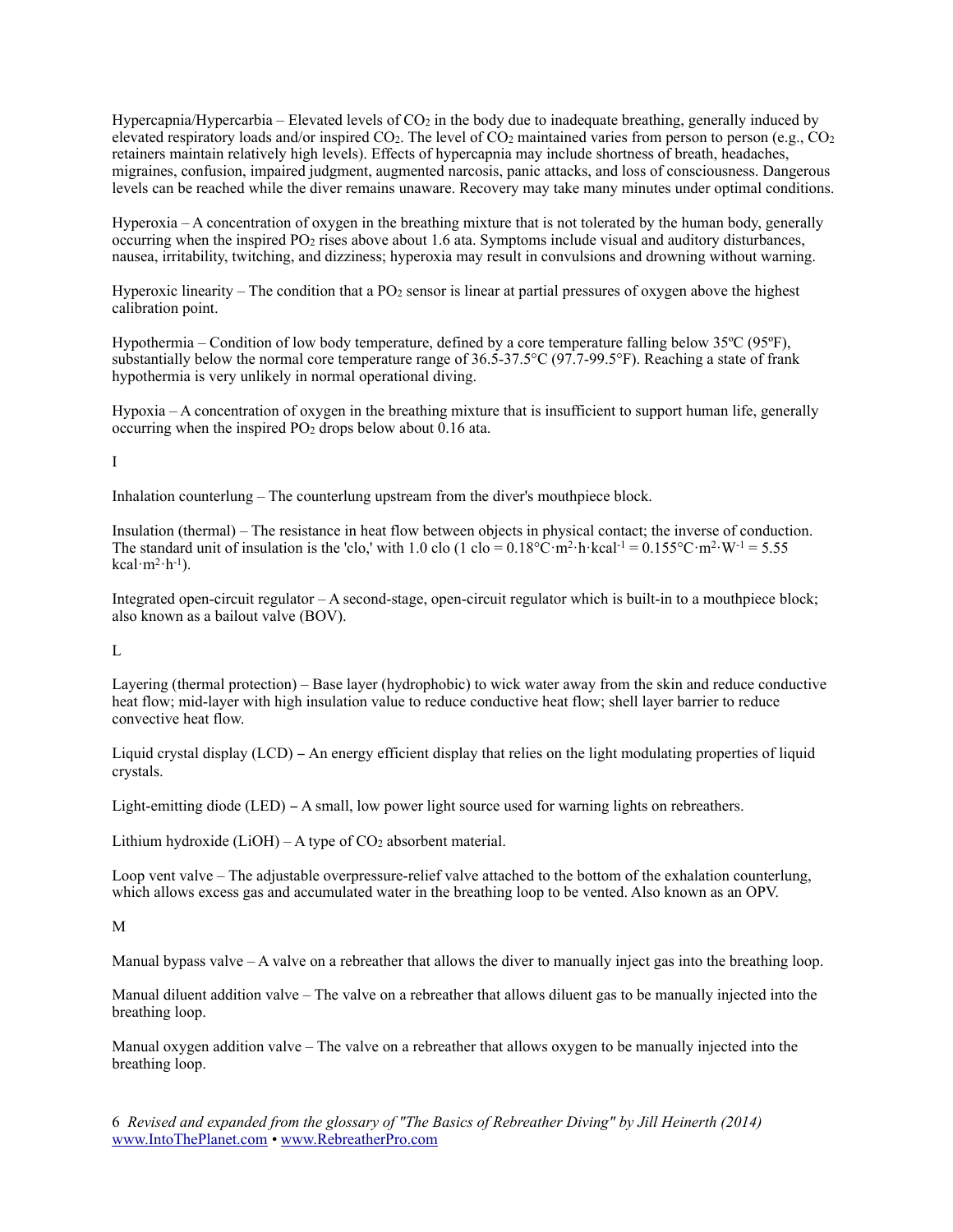Maximum operating depth (MOD) - The maximum operating depth of a breathing gas before reaching a predetermined PO2, usually 1.4 ata or higher. This depth is determined to safeguard the diver from oxygen toxicity.

mCCR – A manually operated closed-circuit rebreather which requires the diver to monitor oxygen levels and manually inject oxygen as needed to maintain an appropriate setpoint. Also known as dcCCR or diver-controlled CCR.

Metabolism – The physiological process where nutrients are broken down to provide energy. This process involves the consumption of oxygen and the production of CO2.

mfw − Water depth as measures in meters of freshwater.

msw – Water depth as measured in meters of seawater.

Mixed-gas rebreather – A rebreather that contains a gas mixture other than pure oxygen in the breathing loop.

Mouthpiece (of CCR) – The portion of a rebreather breathing loop through which the diver breathes. This usually includes a way to prevent water from entering the breathing loop and sometimes includes an integrated open-circuit regulator (BOV).

msw – Water depth as measured in meters of seawater.

N

Narcosis – A form of mental incapacity experienced by people while breathing an elevated partial pressure of a gas such as nitrogen or  $CO<sub>2</sub>$ .

Near eye rebreather display (NERD) – A heads-up display that duplicates the wrist unit or primary controller.

Nitrox – See enriched air nitrox.

No-decompression dive – Any dive that allows a diver to ascend directly to the surface, without the need for staged decompression stops. Also referred to as a no-stop dive.

Normoxic – A mixture of gas containing 0.21 ata oxygen.

Notified body − Agent that acts as the certifying authority and verifies that equipment testing was conducted properly in compliance with all applicable requirements.

O

Offboard diluent – A diluent gas tank that is clipped externally to a rebreather.

Offboard oxygen – An oxygen tank that is clipped externally to a rebreather.

Organic light-emitting diode (OLED) - A display type that does not use a backlight and is able to display rich blacks that offer greater contrast in low light applications such as diving.

Onboard diluent – A diluent tank that is integrally mounted on a rebreather.

Onboard diluent regulator – A first-stage regulator which attaches to the onboard diluent tank of a rebreather.

Onboard oxygen – An oxygen tank that is integrally mounted on a rebreather.

Onboard oxygen regulator – A first-stage regulator which attaches to the onboard oxygen tank.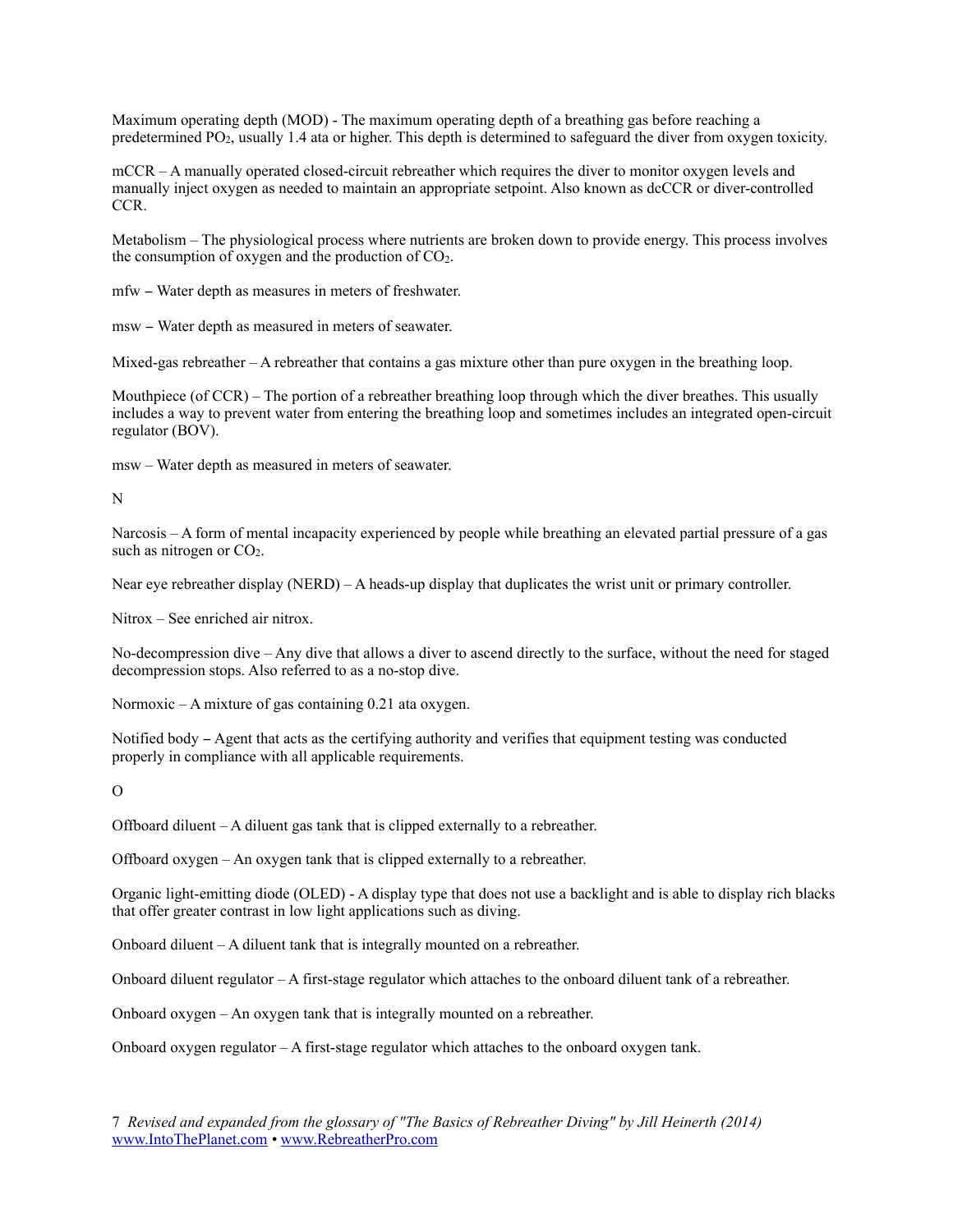Overpressure relief valve (OPV) – the adjustable valve attached to the bottom of the exhalation counterlung, which allows excess gas and accumulated water in the breathing loop to be vented; also known as a loop vent valve.

Open-circuit scuba (OC) – Self-contained underwater breathing apparatus where the inhaled breathing gas is supplied from a high-pressure cylinder to the diver via a two-stage pressure reduction demand regulator, and the exhaled gas is vented into the surrounding water and discarded in the form of bubbles.

Optode − An optical sensor device that measures a specific substance usually with the aid of a chemical transducer.

Oxygen consumption (VO<sub>2</sub>) – A measure of the work intensity. Resting VO<sub>2</sub> is usually assumed to be 3.5 mL·kg<sup>-1</sup>·min<sup>-1</sup> (1 metabolic equivalent [MET]). Aerobic capacity (VO<sub>2 max</sub>) can be described as multiples of 1.0 MET. Recommendations for minimum  $\overline{VO}_{2 \text{ max}}$  to be maintained by divers range from a low of >6.0 MET to >13 MET.

Oxygen  $(O_2)$  control system – The components of a rebreather which manage the concentration of oxygen in the breathing loop. The system usually includes sensors, electronics and a solenoid valve that injects oxygen.

Oxygen rebreather – A type of closed-circuit rebreather that incorporates only oxygen as a gas supply. The earliest form of closed-circuit rebreather, designed for covert military operations, submarine escape and mine rescue operations.

Oxygen  $(O_2)$  sensor – Any sensor that produces a signal related to  $O_2$  pressure or concentration. In diving, the most common type is a galvanic cell that generates an electrical voltage that is proportional in strength to the partial pressure of oxygen exposed to the sensor.

Oxygen toxicity – Symptoms experienced by individuals suffering exposures to oxygen that are above normal ranges tolerated by human physiology. See pulmonary oxygen toxicity and central nervous system oxygen toxicity.

P

Partial pressure – The portion of the total gas pressure exerted by a single constituent of a gas mixture calculated by multiplying the fraction of the gas by the absolute pressure of the gas.

Passive addition – Gas addition systems utilized by some semiclosed-circuit rebreathers to passively inject gas into the breathing loop; usually achieved by a mechanical valve that opens in response to a collapsed bellow or drop in breathing loop gas pressure.

 $PN_2$  – The partial pressure of nitrogen in a gas mixture, usually referring specifically to the breathing gas mixture inhaled by a diver.

 $PCO<sub>2</sub>$  – The partial pressure of carbon dioxide in a gas mixture, usually referring specifically to the breathing gas mixture inhaled by a diver.

 $PQ_2$  – The partial pressure of oxygen in a gas mixture, usually referring specifically to the breathing gas mixture inhaled by a diver.

 $PO<sub>2</sub>$  setpoint – The PO<sub>2</sub> set by the diver, used to determine when a solenoid valve injects oxygen into the breathing loop.

psi − Unit of pressure measured in pound per square inch (1 psi = 55 mm Hg = 6.9 kPa).

Pulmonary oxygen toxicity – Pulmonary irritation typically caused by prolonged exposure to breathing mixtures with oxygen partial pressures in excess of 0.5 ata. This form of oxygen toxicity primarily affects the lungs and causes pain on deep inhalation as well as other symptoms.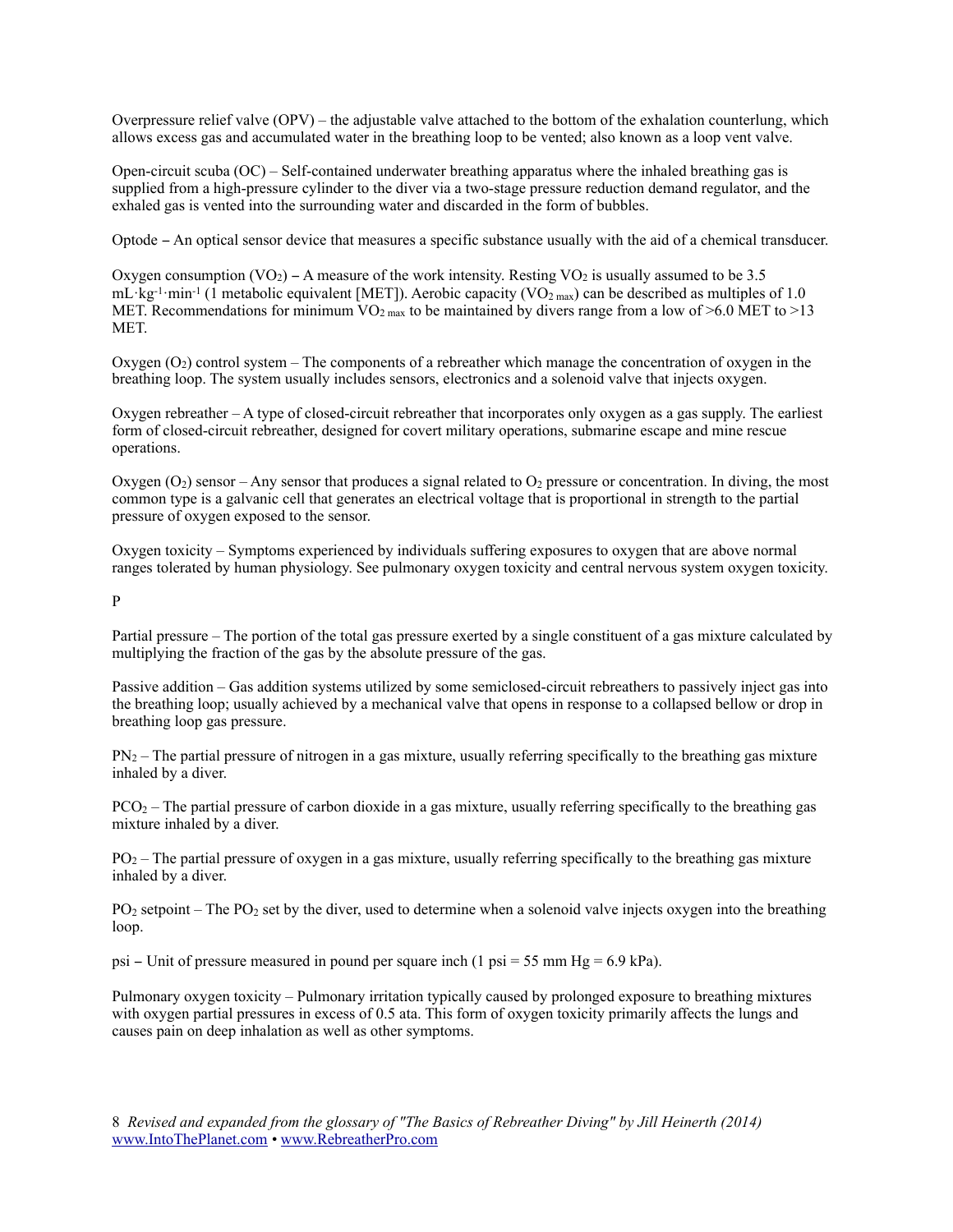Q

Quality assurance (QA) – Methods to prevent mistakes or defects in manufactured products. QA can be applied to physical products in pre-production and post-production to verify that specifications are met.

R

Radial  $CO_2$  absorbent canister (radial scrubber) – A cylindrical  $CO_2$  absorbent canister design wherein the gas flows laterally from the outside to the inside of a hollow tube (or vice-versa), like a donut.

Radiation (thermal) - The flow of electromagnetic energy from any object to any cooler object separated by space (air or vacuum).

Rebreather – Any form of life-support system where the user's exhaled breath is partially or entirely re-circulated for subsequent inhalation.

Redundancy − The duplication of critical components or functions in a system with the intention of increasing reliability, usually in the form of a backup in case of primary system failure.

Respiratory load – Any load or breathing impediment that makes it harder to breathe. Respiratory loads include breathing resistance, elastic loads and static lung load (hydrostatic imbalance). Elevated inspired CO2 will make a person breathe more which increases the effects of other respiratory loads.

Respiratory minute volume (RMV) – The volume of gas inhaled and exhaled during one minute of breathing.

S

Safety stops – Stops carried out during ascent not required by the decompression model being followed for the dive.

Scrubber – See CO2 absorbent.

Semiclosed-circuit rebreather (SCR) – A type of rebreather that injects a mixture of nitrox or mixed gas into a breathing loop to replace that which is used by the diver for metabolism; excess gas is periodically vented into the surrounding water in the form of bubbles.

Sensor validation − Methods to confirm the appropriate function of sensors, typically oxygen sensors.

Setpoint – See  $PO<sub>2</sub>$  setpoint.

Shoulder port – The plastic shoulder connectors in a breathing loop which connect the breathing hoses to the counterlungs, sometimes serving as water traps to divert condensation and leaked water into the counterlungs and down to the overpressure relief valve (OPV).

Skip breathing - The practice of inhaling, holding the breath and then exhaling slowly in order to attempt to extend the time underwater by using less air. This practice can lead to buildup of  $CO<sub>2</sub>$  (hypercapnia).

Sodalime  $-A$  general term referring to a chemical agent which reacts and bonds with  $CO<sub>2</sub>$  and is commonly used in the scrubbers of rebreathers.

Solenoid valve – A valve that opens when electricity is applied to an electromagnetic solenoid coil; usually the type of valve used to inject oxygen into the breathing loop of a closed-circuit rebreather.

Solid state sensor − A sensor with no mobile parts that detects or measures a physical property.

Stack – Slang terminology referring to the  $CO<sub>2</sub>$  absorbent canister.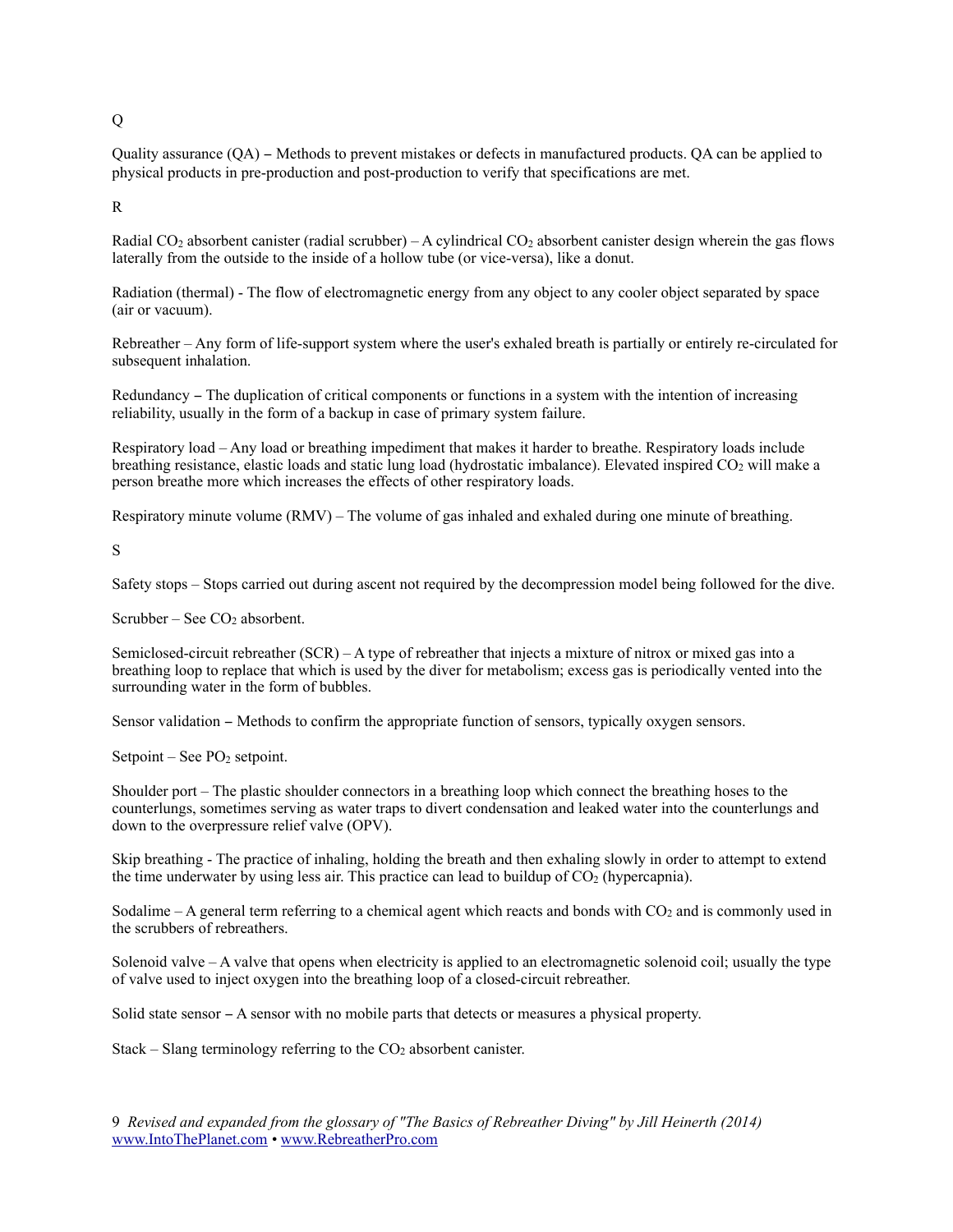Stack time  $-A$  term used to describe the predicted time that a canister of  $CO<sub>2</sub>$  absorbent will last before it needs to be replaced.

Static lung load (SLL; hydrostatic imbalance) − The pressure gradient between the outside and inside of the chest imposed by underwater breathing apparatus. Comfort and performance can be adversely affected, especially during exertion. The lungs can be thought of as having a center (lung centroid) located approximately 17 cm below and 7 cm behind the suprasternal notch on the chest. SLL represents the difference between the pressure delivered by the breathing apparatus (at the start of an inspiration) and the pressure at the lung centroid. If gas is delivered to the diver at a pressure equal to the depth of the lung centroid then no SLL is imposed. A person immersed to the neck has pressure inside the chest at atmospheric and outside the chest at the elevated water pressure. This represents negative SLL and can be measured as the depth of the lung centroid. A negative SLL will make a person breathe at smaller lung volumes, while a positive SLL makes a person breathe at larger lung volumes. For scuba diving, the placement of the regulator determines the SLL. A regulator in the mouth of an upright diver imposes a negative SLL. If the vertical diver is head down then the SLL would be positive. A prone diver may have a slightly positive SLL. A diver swimming shoulder down will not have an SLL imposed. With rebreathers, the placement of rebreathing bags and the amount of gas therein determines SLL. Since gas collects at the top of the bags, the orientation of the diver also matters. The pressure delivered by the breathing apparatus is determined by the depth of the bottom of the gas bubble. The SLL is then equal to the difference between this pressure and the pressure at the lung centroid. A backmounted bag will impose a negative SLL. A chest-mounted bag will impose a positive SLL. Over-the-shoulder bags with the right amount of gas in them may have a neutral SLL, but the actual SLL varies with gas volume and can be positive or negative. If a diver with an over-the-shoulder bag rebreather swims with a shoulder down then the SLL may be negative since the gas will collect in the upper bag; should the gas volume be large enough that all breathing is in the lower bag then the SLL will be positive. Should the gas volume in the upper bag be such that an exhalation forces some gas into the lower bag, then a sudden large pressure increase is required by the respiratory muscles.

Statistical dependence − A condition in which two variables are not independent.

T

Technical diving − A form of scuba diving that exceeds conventional limits, generally including dives that are deeper than 130 ft (40 m), using mixed gas, requiring multiple cylinders or decompression, or taking place within overhead environments.

Temperature stick − An array of thermal sensors aligned in the scrubber canister to monitor the thermal activity of the scrubber (measuring the advance of the thermal front) to provide information on scrubber depletion. Also known to as a Temstick or Thermal profile monitor (TPM).

Trimix – A gas mixture containing three constituents; usually oxygen, nitrogen, and helium.

U

Upstream – A relative direction with respect to the flow of gas through the breathing loop of a rebreather; the opposite of downstream.

Upstream check-valve  $-A$  one-way valve system that permits inhaled gas to flow from the inhalation breathing hose to the mouthpiece, but prevents exhaled gas from flowing backwards. This valve is part of the breathing loop system that enables circular flow of gas.

### V

Venting breath – A type of breathing pattern used to purge gas from a breathing loop; accomplished by inhaling through the mouth and exhaling through the nose into the mask or around the edge of the mouthpiece, thus creating bubbles.